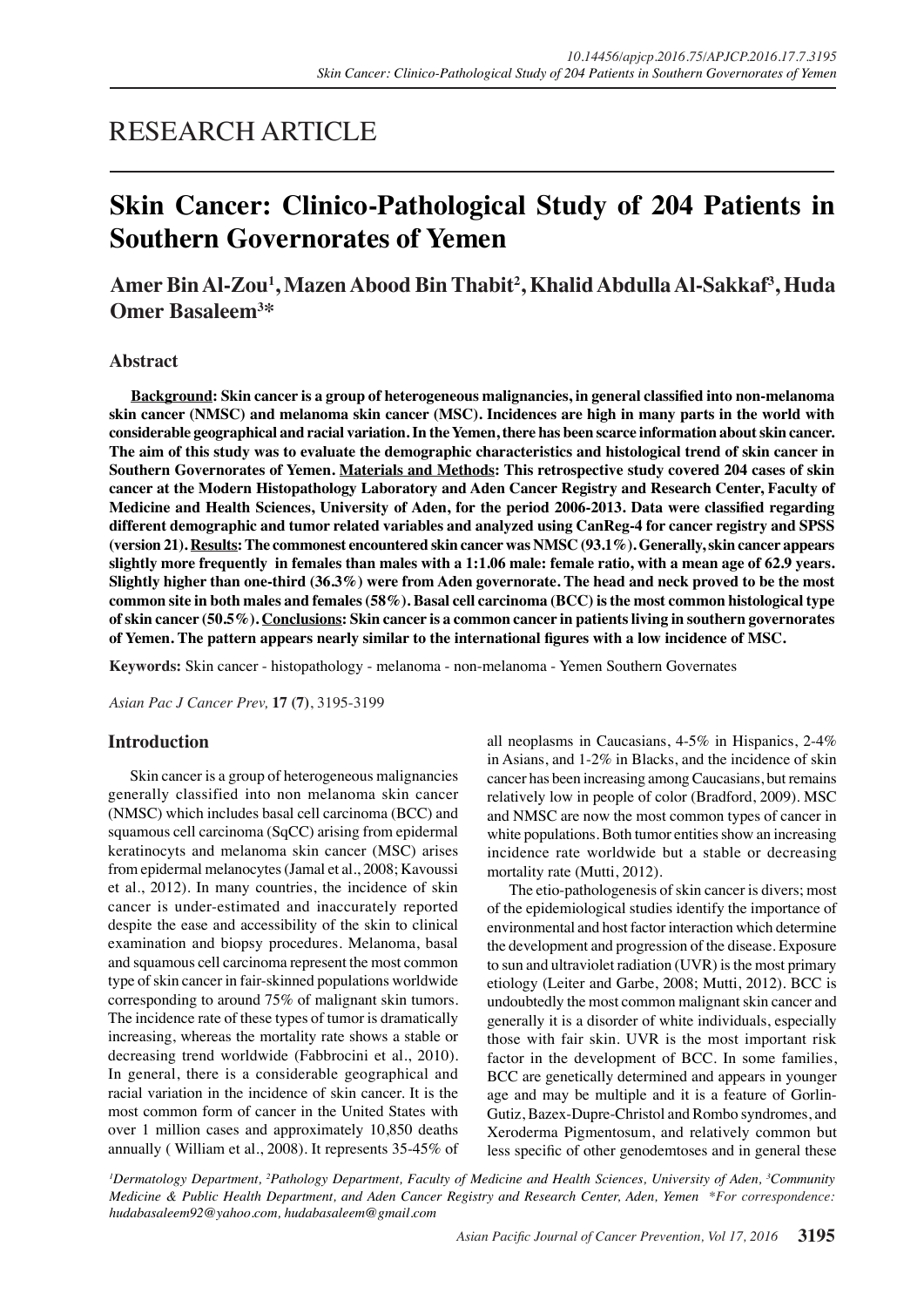#### *Amer Bin Al-Zou et al*

lesions characterized by disorder of DNA replication / repair function (Castori et al., 2012) . The incidence of BCC increases in immunosuppressant patients (Reinau et al., 2014). Over 80% of BCC are diagnosed above age 55 years (Housman et al., 2003).

Cutaneous squamous cell carcinoma (cSCC) is the second most common form of skin cancer, after BCC. cSCC accounts for approximately 20% of all cutaneous malignancies. The incidence of cSCC has increased considerably over the past 20 years. Most cases of cSCC are localized and can be treated by surgical excision or other local procedures. The percentage of primary cSCCs that metastasize varies between case series but is usually under 5%. It occurs in all body areas, including mucosas and genitals, but it is more common in areas exposed to UV, such as the head, ears, neck and back of hands. Other causes include chronic exposure to chemical products like tar, arsenic-contaminated water, uses of herbicides, insecticides and tobacco. Severe burns, chronic ulcers and some types of HPV (human papillomavirus) are also considered carcinogenic (Howley and Pfister, 2015).

On the other hand, MSC is the most dangerous form of skin cancer and the sixth leading cause of malignancy in the United States. Non-Caucasians have a decreased overall incidence of MSC, but African Americans and other ethnic groups often have more advanced disease at initial diagnosis and higher mortality rates than Caucasian populations (Stubblefield and Kelly, 2014). Major risk factors for melanoma include intermittent high exposure to sunlight (ie -sunbathing) and chronic cumulative dosages of UVR (ie-outdoor workers). Host susceptibility factors include dysplastic nevi, increased number of nevi, freckling, family history of melanoma, fair complexion, light eyes, and blonde or red hair. Porcia (2009).

In Yemen, there is scarce information about skin cancer. The aim of this study was to evaluate the demographic characteristics and histological trend of skin cancer in Southern Governorates of Yemen.

### **Materials and Methods**

A retrospective study was conducted on all skin cancer cases diagnosed during the period 2006-2013. Data were collected from Aden Cancer Registry and Modern Histopathology laboratory (A private laboratory). Aden Cancer registry is a population based-cancer registry covers four southern Yemeni governorates (Aden, Lahaj, Abyian, Al-Dhale with a population of around three million inhibtant or 11% of Yemeni population based on population and housing census of 2004. . Variables studied were, age, sex, residency, site and histology of the tumor. We exclude all records that did not include any of the above variables. The data were analyzed using CanReg-4 for cancer registry and SPSS (version 21).

### **Results**

Two hundred and four skin cancer patients were studied during the period 2006-2013. One hundred and five  $(51.3\%)$  were females and 99 (49.5 %) were males with 1:1.06 M:F ratio. The mean age of patients was 62.9

(Sd 16.3) years and the age range varied widely from age one up to 110 years. Slightly higher than one-third (36.3%) of skin cancer patients were from Aden governorate followed by IBB governorate (20.1%) as seen in Table 1.

Table 2 shows that majority of skin cancer was NMSC (93.1%) in comparison to MSC (6.9 %). BCC was the most common histological type of skin cancer (50.5%) followed by squamous cell carcinoma (34.8%) and MSC (6.9%). BCC was more common in females (59.6%),

**Table 1. Demographic Characteristics of Skin Cancer in Yemen**

| Character                      | No (204) | $\%$ |
|--------------------------------|----------|------|
| Sex                            |          |      |
| Male                           | 99       | 48.5 |
| Female                         | 105      | 51.5 |
| $M:$ F 1.1.06                  |          |      |
| Age                            |          |      |
| $\leq 30$                      | 8        | 3.9  |
| $30 - 60$                      | 89       | 48.6 |
| >60                            | 107      | 52.6 |
| Mean $\pm$ S.d 62.9 $\pm$ 16.3 |          |      |
| Residency                      |          |      |
| Aden                           | 74       | 36.3 |
| Lahaj                          | 32       | 15.7 |
| Abyian                         | 29       | 14.2 |
| Al-Dhale                       | 9        | 4.4  |
| <b>IBB</b>                     | 41       | 20.1 |
| Others                         | 19       | 9.3  |

**Table 2. Distribution of Skin Cancers According to the Morphology**

| Character                 | N <sub>0</sub> | $\%$           |
|---------------------------|----------------|----------------|
|                           |                |                |
| Morphology                |                |                |
| <b>BCC</b>                | 103            | 50.5           |
| SqCC                      | 71             | 34.8           |
| Lymphomas                 | 4              | $\overline{c}$ |
| Melanoma                  | 14             | 6.9            |
| Malignant Adenexial Tumor | $\overline{c}$ | 1              |
| Kaposia sarcoma           |                | 0.5            |
| <b>MFH</b>                | 6              | 2.9            |
| Others                    | 3              | 1.5            |
| Melanoma Vs non melanoma  |                |                |
| Non Melanoma              | 190            | 93.1           |
| Melanoma                  | 14             | 6.9            |
| Total                     | 204            | 100            |
|                           |                |                |

**Table 3. Distribution of Skin Cancers According to the Histology and Gender**

| Morphology               | Male<br>$n=99$ |                             | Female<br>$n=105$ |      | Total          |
|--------------------------|----------------|-----------------------------|-------------------|------|----------------|
|                          | No             | $\%$                        | N <sub>0</sub>    | $\%$ |                |
| BCC                      | 41             | 41.4                        | 62                | 59.6 | 103            |
| SqCC                     | 42             | 42.4                        | 29                | 27.6 | 71             |
| Lymphomas                |                |                             | 3                 | 2.9  | 4              |
| Malignant adenxial tumor |                |                             | 1                 |      | $\overline{2}$ |
| Kaposia sarcoma          | $\mathbf{0}$   | 0                           |                   |      | 1              |
| Melanoma                 | 9              | 9.1                         | 5                 | 4.8  | 14             |
| <b>MFH</b>               | 3              | 3                           | 3                 | 2.9  | 6              |
| Others                   | $\overline{c}$ | $\mathcal{D}_{\mathcal{L}}$ | 1                 |      | 3              |
| Total                    | 99             | 48.5                        | 105               | 51.5 | 204            |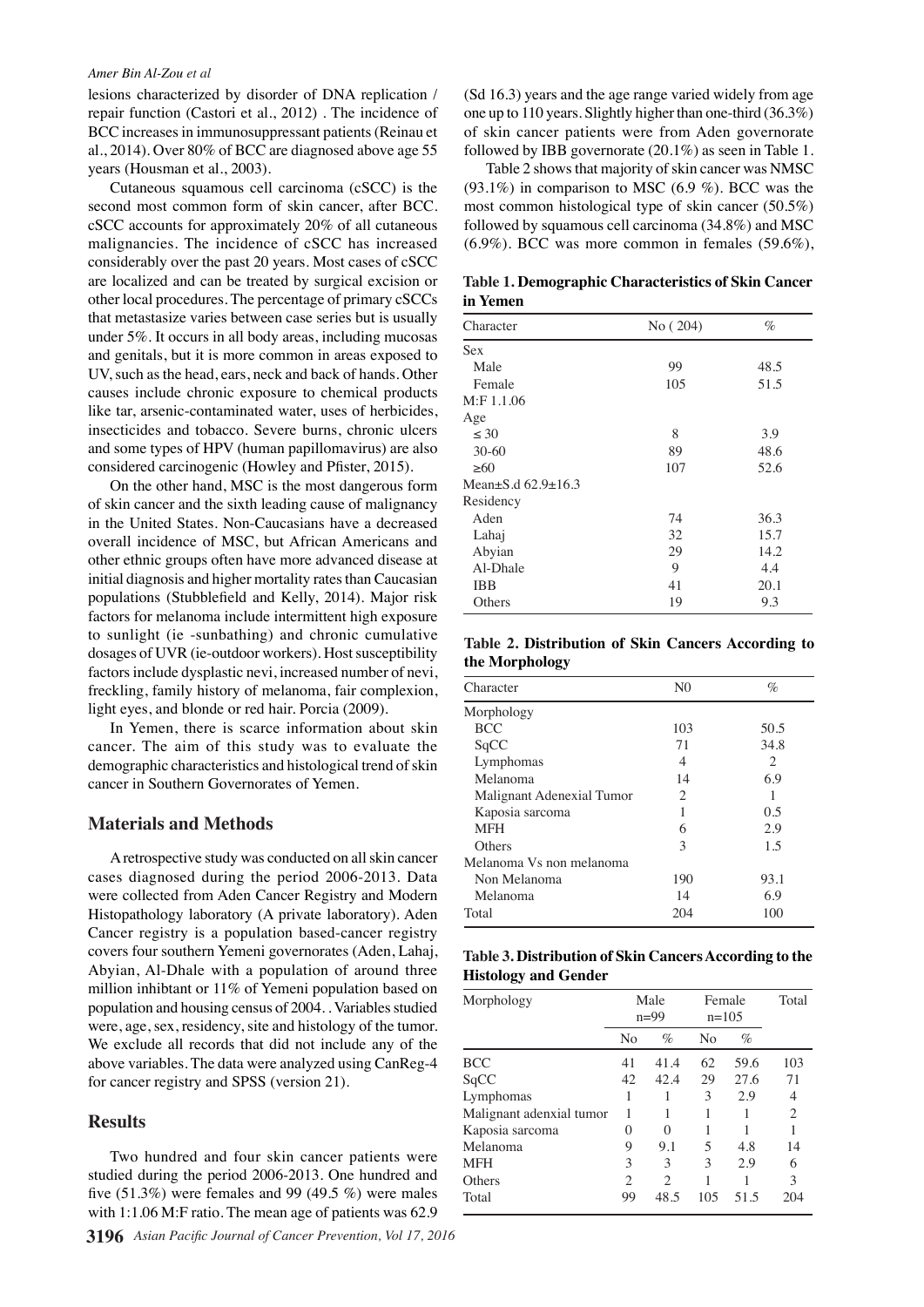**Table 4. Distribution of Skin Cancers According to the Site and Gender**

| Skin cancer           |                          | Male<br>$(n=99)$ |                | Female<br>$(n=105)$ |     | Total |
|-----------------------|--------------------------|------------------|----------------|---------------------|-----|-------|
|                       | No                       | $\%$             | N <sub>0</sub> | $\%$                |     | $\%$  |
| Head and Neck         | 52                       |                  | 64             |                     | 116 | 58    |
| Face(NOS)             | 10                       | 10.1             | 25             | 23.8                | 35  | 17.2  |
| Eye lid               | 10                       | 10.1             | 13             | 12.4                | 23  | 11.3  |
| <b>Nose</b>           | 7                        | 7.1              | 7              | 6.7                 | 14  | 6.9   |
| Ear                   | 16                       | 16.2             | 7              | 6.7                 | 23  | 11.3  |
| Cheeks                | 5                        | 5.1              | 5              | 4.8                 | 10  | 4.9   |
| Lips                  | $\overline{\phantom{0}}$ | 5.1              | 8              | 7.6                 | 13  | 6.4   |
| Truck and extremities | 41                       | 41.4             | 37             | 35.2                | 78  | 38.6  |
| Skin (NOS)            | 5                        | 5.1              | 3              | 2.9                 | 8   | 3.9   |
| Total                 | 99                       | 100              | 105            | 100                 | 204 | 100   |

**Table 5. Characteristics of Cutaneous Malignant Melanomas**

| Character           | No       | $\%$ |
|---------------------|----------|------|
| Site:               |          |      |
| Foot                | 11       | 78.6 |
| Anogenital          | 2        | 14.3 |
| Face                | 1        | 7.1  |
| Sex:                |          |      |
| Male                | 10       | 71.4 |
| Female              | 4        | 28.6 |
| $M$ ; $F$ ratio     |          |      |
| Age:                |          |      |
| < 50                | $\theta$ | 0.00 |
| > 50                | 14       | 100  |
| 3. Mean age         |          |      |
| Pattern of growth:  |          |      |
| <b>Tumorous</b>     | 11       | 21.4 |
| Ulcerative          | 3        | 78.6 |
| Metastasis:         |          |      |
| L.N Metastasis      | 1        | 7.1  |
| Distance Metastasis | 0        | 92.9 |
| Clark's stage:      |          |      |
| Clarks I            | 1        | 7.1  |
| Clarks II           | 12       | 85.8 |
| Clarks III          | 1        | 7.1  |
| Clarks VI           | $\theta$ |      |

whereas SqCC is more common in males (42.4%). Head and neck is the most common site of skin cancer (58%) and 38.6% involved the trunk and the extremities. In the head and neck, 17.2% of skin cancers were mostly located at the skin face which was not otherwise specified (NOS) as the most common site of skin cancer in both sexes. Skin of the eye lids was the most specified site (11.3%) as it is clear in Table 3.

Malignant melanoma was a rare skin cancer with only 14 cases (6.9%) of all skin cancer (Table 2). They were more common in males than females with 2.5:1 M:F ratio. In addition. MSC was more common in extremities with 11 out of 14 or 78.6% (Acral) and 12 (85.8%) were of Clarks' II stage (Table 3).

## **Discussion**

Although the incidence rate of skin cancer increases, it is unlike many cancers can be prevented with a range of personal and environmental lifestyle factors, including the use of personal protective clothing, hats and sunglasses along with a sunscreen applied correctly and the use of environmental adaptations to the outdoor environment such as shade (Baldwin and Dunn, 2013). According to the third five-year cancer incidence report of Aden population- based cancer registry for the years 2007-2011, skin cancer represented 6.4% of all cancers in southern governorates in Yemen (Basaleem et al, 2013) . This study provides further baseline information about skin cancer in this region of Yemen.

In this study, skin cancer appears more in females and constitute. Opposite figures with higher M:F ratio of 1.6:1 in Egypt (Hussein, 2005) and 1.7:1 in Bahrain (Al-Hilli, 2005), as well as other earlier studies (Brash, 1998; Armstrong and Kricker, 2001; de Vries et al., 2004). In our country, women in rural areas and mountains are working outdoors in farming and animal herding. This might explain female's higher incidence of skin cancer. Furthermore, women in mountain are mostly fair skinned than males and unaware about protective measures such as sun screen creams.

The most affected age groups in this study was over 60 years of old (52.5%) with a mean age of 62.9, SD=16.3 years, which was similar to the data published in many literature. It was between 70-80 years in Saudi Arabia with a mean age of 62.2 years (Al-Maghrabi et al., 2004) and 58.75 SD=15.21 in Pakistan (Ahmed et al., 2007). In Jordan, the median age at onset for females was 49 years while that for males was 70 years (Omari et al., 2006) and 70.2% of patients in Bahrain were above 60 years, (Al-Hilli 2005). The same is applicable for series from Western and Asian countries (Judy Sng et al., 2009) were skin cancer appears rare before 30 years. Older individuals usually suffer from various metabolic diseases at this age and take various medicaments which weaken the immune system making them at high risk of skin cancer.

In this study, 36.3% of our patients were from Aden governorate. Aden is the capital of Southern governorates and located at the equatorial plate with hot and sunny wheatear most of the year where people under chronic sun exposure all over the year as may people in Aden working in fishing with long period of sun exposure.

It is well documented that non melanoma and melanoma skin cancer is sun exposed injury. Head and neck is the most exposed part of the body in almost all countries irrespective to the cloth wearing style between different population overall the world. Likewise, head and neck was the most commonly involved site by skin cancer in this study (58%). It is also the most common anatomical site in other Arab and neighboring Asian countries. It is 74.5% among Sudanese (Mohamed et al., 2012); 55% among Saudi people (Mufti 2000); 60% among Bahraini people (Al-Hilli 2005); 47.5 % in Semnan city in Iran (Vahid et al., 2009) and 82.8% in Malaysian people (Yap 2010).

In the present study, the most common histological type was BCC (50.5%) which was also the most common skin cancer in females (59.6%), whereas SqCC was more common in males (42.4%). Similarly, BCC is the most common skin cancer in Bahrain (Al-Hilli, 2005); Jordan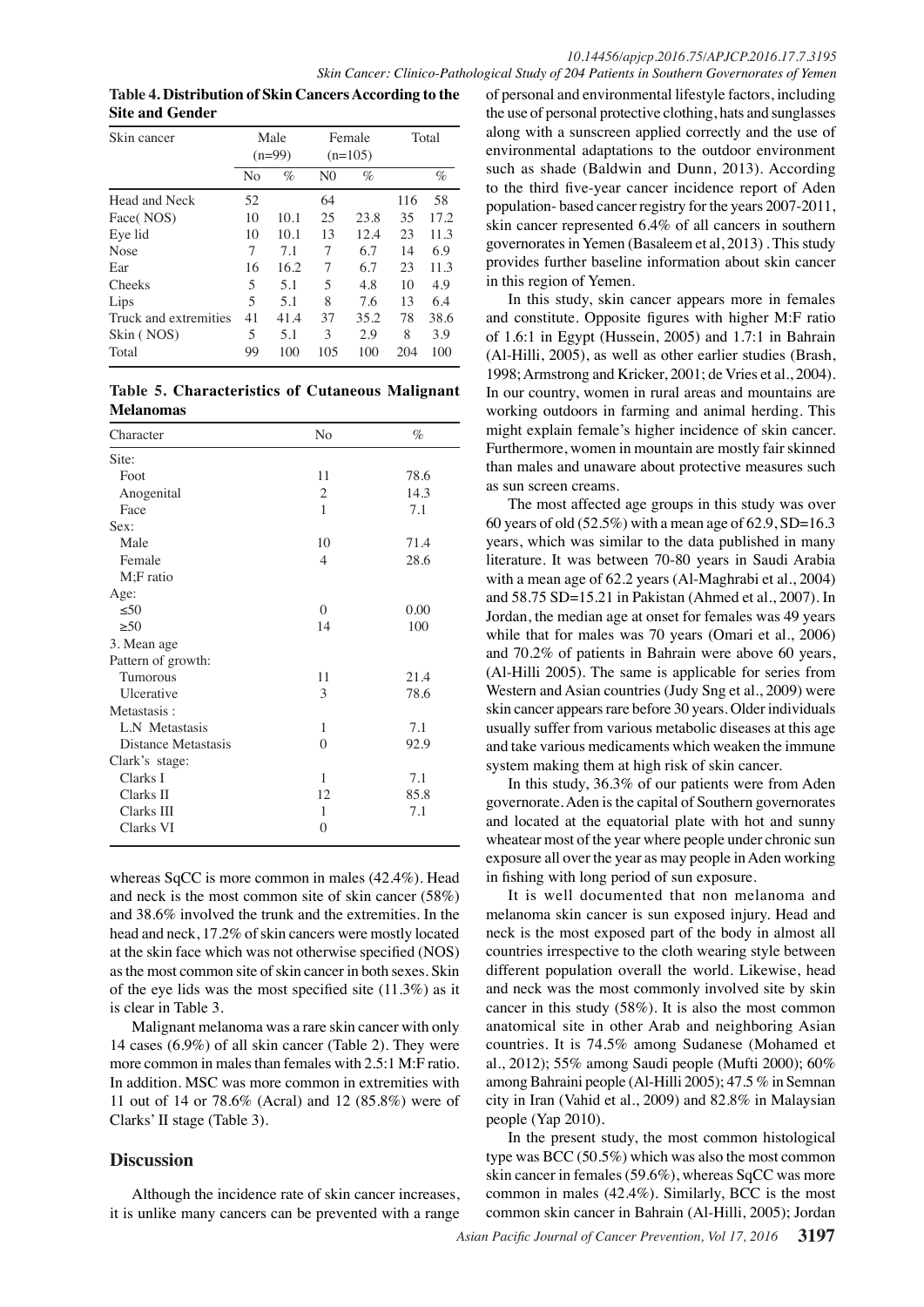#### *Amer Bin Al-Zou et al*

(Omari et al., 2006); Saudi Arabia (Al-Maghrabi et al., 2004; Al Aboud et al., 2003); Egypt (Hussein, 2005) and Iran (Vahid et al., 2009). It is also a commonest cancer in Asia and Europe ( Mahmoud R. Hussein M.R, 2005).

BCC is the most common form of skin cancer; corresponding to around 75% of malignant skin tumors. Chronic sun exposure which differs between men and women is believed to be the principal cause of these lesions (Jamal et al., 2008). In our country, majority of people living in coastal areas and expose to sun for long time per year and large fraction of the people are living in mountains and are fair skin with more vulnerability to sun injury.

SqCC is the second skin cancer in this study (34.8%) and it was more common in males than females. It also appears as the second skin cancer of adjacent Arab countries. For instance; it is 53.3 % in Egypt (Mahmoud et al., 2006); 31.1% in Bahrain (Al-Hilli 2005); 47% in Saudi Arabia (Mutti 2012); 42.6 % in Sudan population (Mohamed et al., 2012); and 26.4%in Jordan (Omari et al., 2006). Similar trend encountered in Iran (Vahid et al., 2009 ) ,Chinese (Koh et al., 2003); Japan (Gloster and Neal, 2013), and Irelands (National cancer registry Ireland 2013). On the other hand, SqCC is the commonest skin cancer in Sudan (42.6%) as indicated by Mohammed A A et al (2012) and it represents 53.6 % in comparison to BCC 40% in Pakistan (Ahmed A et al 2007). These reverse figures may be related to different etiological factors in Sudan and Pakistan. Male was the most outdoor worker in Yemen as well as other countries making then at high risk for the ethological factors of SqCC including chronic exposure to UVR and chronic ulcer during work. Most women in Yemen are indoor worker and this may justify the high prevalence of SqCC in male

In this study, MSC was a rare skin cancer. It represented 6.9% of all skin cancer, and it was more common in males than females. Almost comparable figure was seen in Egyptian population where MSC represents 8% of skin cancer with male preponderance (Mahmoud et al., 2006). MSC constituted 2.5% of all skin cancer in Iran with male predominance (Noorbala et a l2013., . The highest incidence rate of CMM was seen in Australia which reach up 50 new cases per/100.000 (Diepgen and Mahler, 2002). Melanoma incidence is inversely proportional to darkness of skin. Fairer-skinned Singaporeans of Chinese origin have a higher incidence of melanoma (0.5/100,000) than darker-skinned Indian Singaporeans (0.2/100,000) (Koh et al., 2003), and white South Africans have a greater incidence of melanoma than those with mixed ancestry and then black South Africans (Swan and Hudson, 2003). Most people in south governorate in Yemen are of dark skin which make them more protected from UVR and with low incidence of melanoma. MSC in darker-skinned people presents in different anatomic locations than in lighter colored people with a greater proportion of acral melanoma and melanoma presenting in non-sun-exposed areas (Gloster and Neal, 2013). In our study most of the cases with malignant melanoma occur in the extremities (Acral ) 11(78.6%).

In conclusion, skin cancer is a common cancer in patients living in southern governorates of Yemen.

The pattern of skin cancer appears nearly similar to the international figures with low incidence of MSC. Regardless how common skin cancer in Yemen, these information indicates the need of specific and comprehensive health care and epidemiological studies to investigate skin cancer community related risk factors in Yemen and to implement a public strategy for prevention and control.

#### **References**

- Aboud KM, Al Hawsawit KA, Bhato MA, et al (2003). Skin cancers in Western Saudi Arabia. *Saudi Med J*, **24**, 1381- 7.
- Ahmed A, Alam MB, Khan W, Badar A, et al (2007). Frequency and characteristics of skin cancers diagnosed at ayub medical college, abbottabad pakistan from 1995-2003. *J Ayub Med Coll Abbottabad*, **19**, 3-6.
- Al-Hilli F, (2005). Skin cancer in Bahrain. *Bahrain Med Bulletin*, **27**, 1-9
- Al-Maghrabi JA, Al-Ghamdi AS, Elhakeem HA, et al (2004). Pattern of skin cancer in Southwestern Saudi Arabia. *Saudi Med J*, **25**, 776-9.
- Armstrong BK, Kricker A (2001). The epidemiology of UV induced skin cancer. *Photochem Photobiol,* **63**, 8-18.
- Ba Saleem HO, Abdullah SA, Suwaileh MM (2013). Cancer Incidence Report 2007-2011. Aden Cancer Registry and Research Centre, Aden, Yemen.
- Baldwin L, Dunn J,(2013). Global controversies and advances in skin cancer. *Asian Pac J Cancer Prev*, **14**, 2155-7.
- Bradford PT (2009). Skin cancer in skin of color. *Dermatol Nurs*, **21**, 170-8.
- Brash DE (1998). Cancer of the skin. in 'cancer principles and practice of oncology' 2nd eds. DeVita V.T, Hellman S, Rosenberg S.A. Philadelphia: Lippincot- Raven, 1879-946.
- National Cancer Registry Ireland (2013). Cancer Trends No 20. Non-melanoma skin cancer September.
- Castori M, Morrone A, Kanitakis J, et al (2012). Genetic skin diseases predisposing to basal cell carcinoma. *Eur J Dermatol*, **22**, 299-309
- de Vries E, Louwman M, Bastiaens M, et al (2004). Rapid and continuous increases in incidence rates of basal cell carcinoma in the southeast Netherlands since 1973. *Invest Dermatol*, **123**, 634-8.
- Diepgen TL, Mahler V, (2002). The epidemiology of skin cancer. *Br J Dermatol*, **61**, 1-6.
- Doherty VR, Brewster DH, Jensen S, Gorman D (2010). Trends in skin cancer incidence by socioeconomic position in Scotland, 1978-2004. *Br J Cancer*, **102**, 1661-4
- Efron PA, Chen MK, Glavin FL, et al (2008). Pediatric basal cell carcinoma: case reports and literature review. *J Pediatr Surg*, 43, 2277-80.
- Fabbrocini G, Triassi M, Maria Chiara Mauriello MC, et al (2010). Epidemiology of skin cancer: role of some environmental factors. *Cancers*, **2**, 1980-9.
- Filho NN, Lehmkuh RL (2015). Squamous cell cancer 31-year epidemiological study in a city of south Brazil. An. Bars. *Dermatol*, **90**, 21-26
- Gloster H, Neal K (2006). Skin cancer in skin of color. *J Am Acad Dermatol*, **55,** 741-60.
- Green AC, (2015). Epidemiology of actinic keratoses. *Curr Probl Dematol*, **46**, 1-7.
- Housman TS, Feldman SR, Williford PM, et al (2003). Skin cancer is among the most costly of all cancers to treat for the Medicare population. *J Am Acad Dermatol*, **48**, 425-9.
- Howley P.M, Pfister H.J, (2015). Beta genus papillomaviruses and skin cancer. *Virol*, **479-480**, 290-6